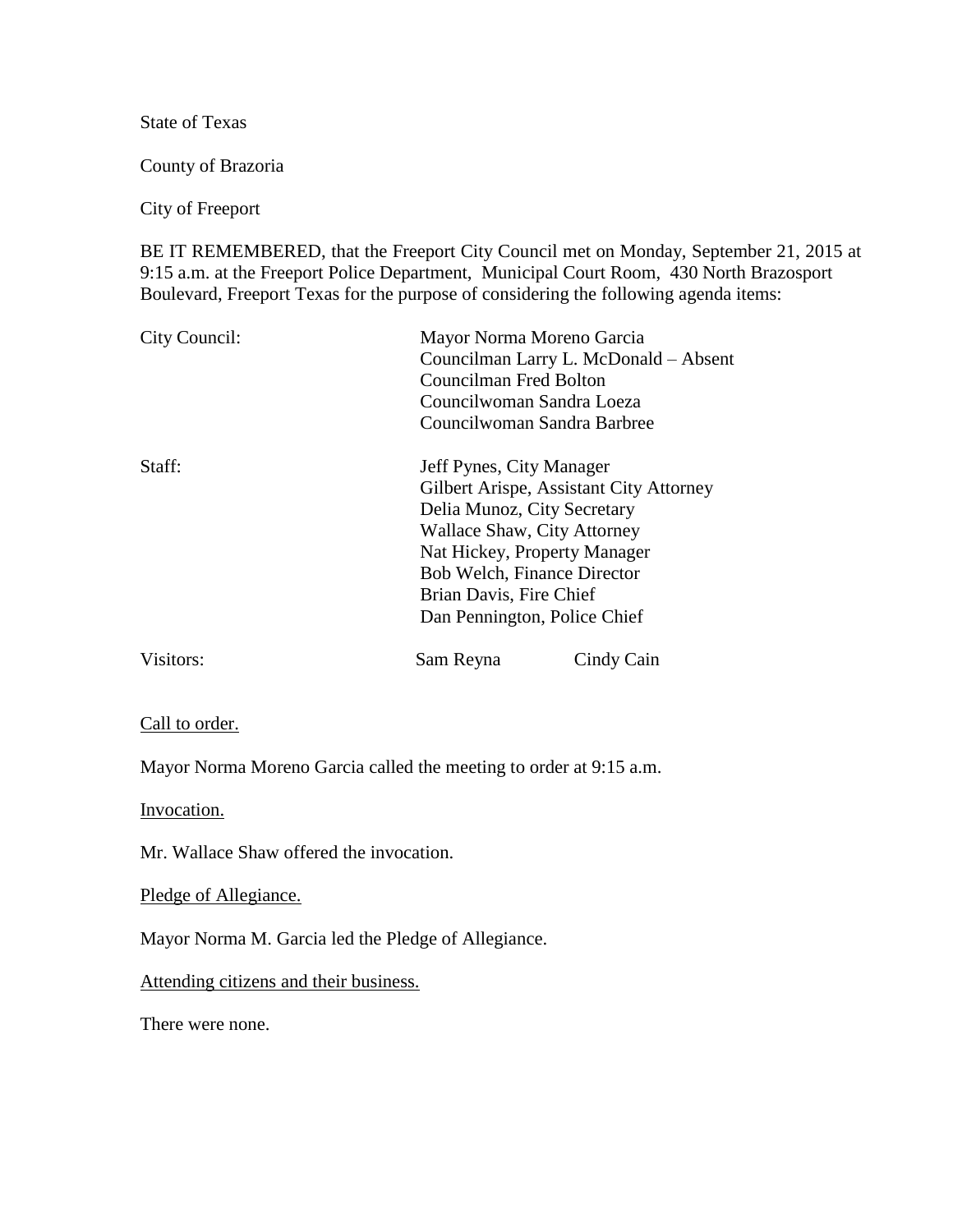Consideration of approving September 14, 2015 Council Minutes.

On a motion by Councilwoman Barbree, seconded by Councilwoman Loeza, with all present voting "Aye", Council unanimously approved the September 14, 2015 Council Minutes.

Consideration approving Resolution No. 2015-2472 reappointing Tobey Davenport and Eddie Virgil to the Planning Commission of said City.

On a motion by Councilman Bolton, seconded by Councilwoman Barbree, with all present voting "Aye", Council unanimously approved to reagenda Resolution No. 2015-2472 reappointing Tobey Davenport and Eddie Virgil to the Planning Commission of said City.

Consideration of approving Resolution No. 2015-2473 reappointing James Walker, June Strambler, Nancy Hughes, Margie Edwards and Lila Lloyd to the Library Board of said City.

On a motion by Councilman Bolton, seconded by Councilwoman Loeza, with all present voting "Aye", Council unanimously approved Resolution No. 2015-2473 reappointing James Walker, June Strambler, Nancy Hughes, Margie Edwards and Lila Lloyd to the Library Board of said City.

Consideration of approving Resolution No. 2015-2474 appointing Raul Ramirez, Jim Pirrung, Sammy Moore and Tim Closs to the Board of Adjustment of said City.

On a motion by Councilwoman Loeza, seconded by Councilwoman Barbree, with all present voting "Aye", Council unanimously approved Resolution No. 2015-2474 appointing Raul Ramirez, Jim Pirrung, Sammy Moore and Tim Closs to the Board of Adjustment of said City.

Consideration of approving Resolution No. 2015-2475 appointing Annette Sanford, Ken Tyner and Raul Ramirez to the Urban Renewal Board of said City.

On a motion by Councilman Bolton, seconded by Councilwoman Barbree, with all present voting "Aye", Council unanimously approved Resolution No. 2015-2475 appointing Annette Sanford, Ken Tyner and Raul Ramirez to the Urban Renewal Board of said City.

Consideration of approving Resolution No. 2015-2476 reappointing Guadalupe Gonzalez, Margaret L. McMahan, Michael Dohle and Michelle Backman to the Beautification , Parks and Recreation Committee of said City.

On a motion by Councilwoman Loeza, seconded by Councilman Bolton, with all present voting "Aye", Council unanimously approved Resolution No. 2015-2476 reappointing Guadalupe Gonzalez, Margaret L. McMahan, Michael Dohle and Michelle Backman to the Beautification , Parks and Recreation Committee of said City.

Consideration of approving Resolution No. 2015-2477 reappointing Trent D. Allen, Mark Friundenberg, Jason Travis and Roy Yates to the Economic Development Corporation of said City.